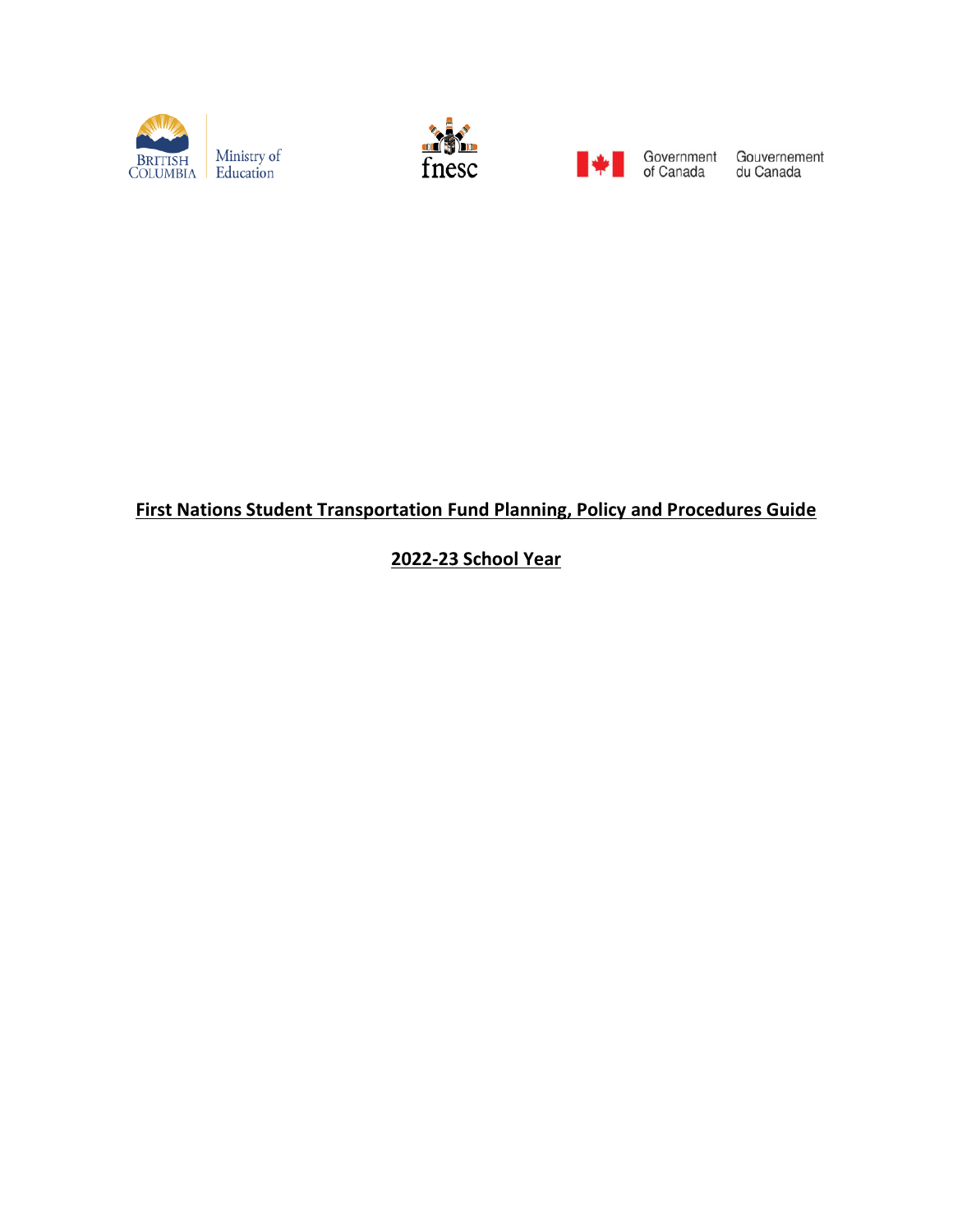### **INTRODUCTION**

The *[BC Tripartite Education Agreement: Supporting First Nation Student Success](http://www.fnesc.ca/wp/wp-content/uploads/2018/08/AGREEMENT-BCTEA-2018-FINAL-Signed-with-Schedules-WEB-VERSION-2018-08-1.pdf)*("BCTEA") between the Province of British Columbia (BC), the First Nations Education Steering Committee ("FNESC"), and Indigenous Service Canada (ISC), collectively the "Parties") sets the foundation for further growth and changes to support the enhancement of the B.C. public education system. As a component of BCTEA, the Parties agreed to establish a First Nation Student Transportation Fund ("Fund") to address the transportation needs of First Nation Students who live on-reserve and attend BC Public Schools, as described in BCTEA - [Schedule G: Transportation for First](http://www.fnesc.ca/wp/wp-content/uploads/2019/03/Schedule-G-Transportation-June-28-2018-FINAL.pdf)  [Nations Students Attending BC Public Schools.](http://www.fnesc.ca/wp/wp-content/uploads/2019/03/Schedule-G-Transportation-June-28-2018-FINAL.pdf) Refer to Appendix A for a list of relevant definitions.

Starting in 2018/19, Boards of Education ("Boards") and First Nations were encouraged to work together to determine First Nation Student transportation needs and co-develop Joint First Nations Student Transportation Plans ("Joint Plans"). The Joint Plans were to be informed by the Guiding Principles [for Developing Joint First](http://www.fnesc.ca/bctea/transportation-public-schools/)  [Nations Student Transportation Plans](http://www.fnesc.ca/bctea/transportation-public-schools/)("Guiding Principles") outlined below and criteria established by the BCTEA Parties. The Parties established a tripartite First Nation Student Transportation Committee (the "Joint Committee") to assess the Joint Plans submitted by a Board and on behalf of the First Nations it serves.

The Parties agreed to continue the interim approach for the 2022/23 school year, including that:

- Service levels and associated spending will remain in place and be used as a baseline for assessing gaps in new Joint Plans;
- Additional funding is being phased in, to enhance existing school district services and funding to improved/extended services based on approved Joint Plans;
- As in previous years, transportation funding to enhance participation by First Nations Students in extracurricular activities for the 2022/23 school year is automatically allocated to each district on a per capita basis with annual reporting requirements, and is handled separately from the Joint Plans; and
- The Ministry of Education will administer the funds as a special grant under section 115(a) of the *School Act*.

#### **PURPOSE**

The Joint Committee has developed these *First Nations Student Transportation Planning and Procedures* as a guideline for school districts and First Nations for the application process to access transportation funds.

# **GUIDING PRINCIPLES FOR DEVELOPING JOINT FIRST NATION STUDENT TRANSPORTATION PLANS**

The following Guiding Principles apply to the development of Joint First Nation Student Transportation Plans by Boards and First Nations:

- 1. The Board of Education and First Nation will identify transportation needs and services to get all First Nation Students enrolled in BC public schools to and from those schools, respecting parental choice of where to enroll their child to attend school.
- 2. Safety is paramount in all planning and decisions:
	- a) there will be a safety protocol in place to address safety issues for the First Nations (e.g., weather conditions; wildlife);
	- b) shelters will be made available where needed.
- 3. Transportation will be available for extracurricular activities and sports, sporting events.
- 4. There will be no walk limits (i.e., drivers need to go into the community or catchment area to pick up and drop off children).
- 5. The shortest ride possible will be implemented.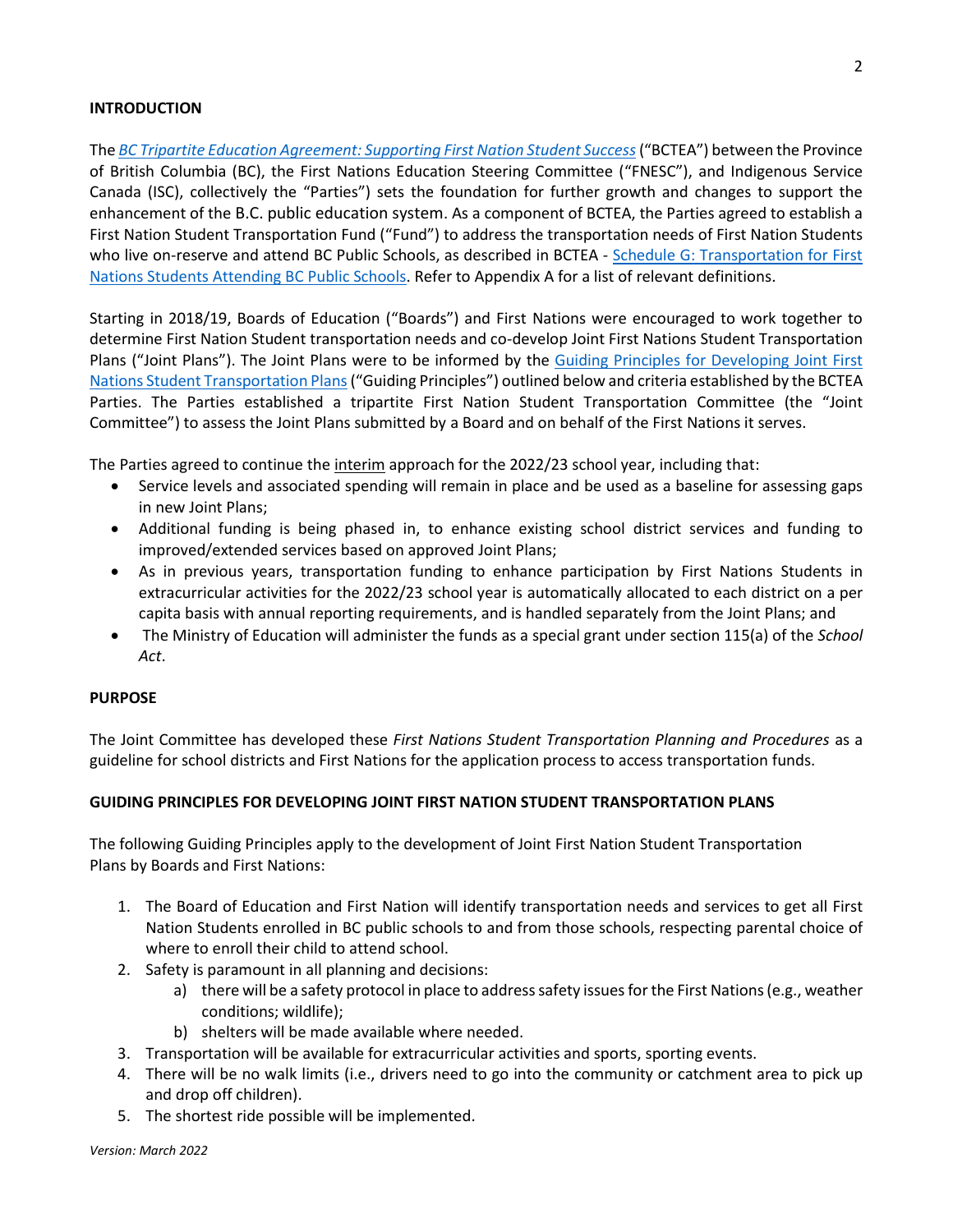- 6. Wherever possible, there will be no highway pickups or drop offs.
- 7. A communications protocol will be established and agreed upon to ensure effective and timely communications to address issues that arise (e.g., travel disruption due to inclement weather) and method of preferred communication (e.g., radio/satellite communication).
- 8. Drivers will receive adequate professional development related to customer service, student management, etc. as required.
- 9. Criminal record checks will be required for bus/water taxi employees (including school district staff and non-school district staff).
- 10. Changes to the joint plan may only be made by written agreement, with timely notice to parents.

There will be a joint review and evaluation of the overall strategy and assessment of the joint plans after a full implementation year i.e., in Year 4 (2022/23) for effectiveness and to identify any improvements.

# **2022/23 JOINT PLAN SUBMISSION PROCESS**

All reference documents, including the 2022/23 Joint Plan Transportation Worksheet can be found on the [Ministry Events Calendar](https://events.gov.bc.ca/educ/event/bctea-joint-first-nation-transportation-plans-for-2022-23-school-year/) and on the [FNESC website.](http://www.fnesc.ca/bctea/transportation-public-schools/)

The 2022/23 Joint Plans will be submitted under one of the following three categories:

# • **Status Quo**

If, after consultation and agreement with respective First Nations, the Joint Plan submitted in 2021/22 is meeting the needs of the First Nation, use the BCTEA 2022/23 Joint Transportation Plan Worksheet and resubmit your plan. Please note, any carry-over funding from 2021/22 will automatically be deducted from the 2022/23 funding.

# • **Revisions to 2021/22 Joint Plans**

If, after consultation and agreement with respective First Nations, the 2021/22 Joint Plan **is not** meeting the needs of the First Nation and revisions to services and funding are required for 2022/23, use the BCTEA 2022/23 Joint Transportation Plan Worksheet to clearly note the changes.

# • **New Joint Plans**

For school districts and First Nations that did not submit Joint Plans for previous years (i.e., this is your first submission), please complete and submit BCTEA 2022/23 Joint Transportation Plan Worksheet. Districts and First Nations may refer to the Instructions tab in the Worksheet for more details on how to complete the template.

School districts are required to project the use of existing sources of funding for transportation of students living on reserve in the 2022/23 Joint Plan Transportation Worksheet. Districts may refer to the 2021/22 BCTEA Transportation Reporting template for information regarding funding sources to inform the development and budget of costs in the 2022/23 Joint Plan.

The deadline for 2022/23 Joint Plan submissions is **May 20, 2022**, however, early submissions are encouraged. When completed please submit Joint Plans, signed by First Nations and school districts, to [BCTEA@gov.bc.ca.](mailto:BCTEA@gov.bc.ca)

# **JOINT PLAN REVIEW AND APPROVAL PROCESS**

The Joint Plan review and approval process will encompass the following 3 steps: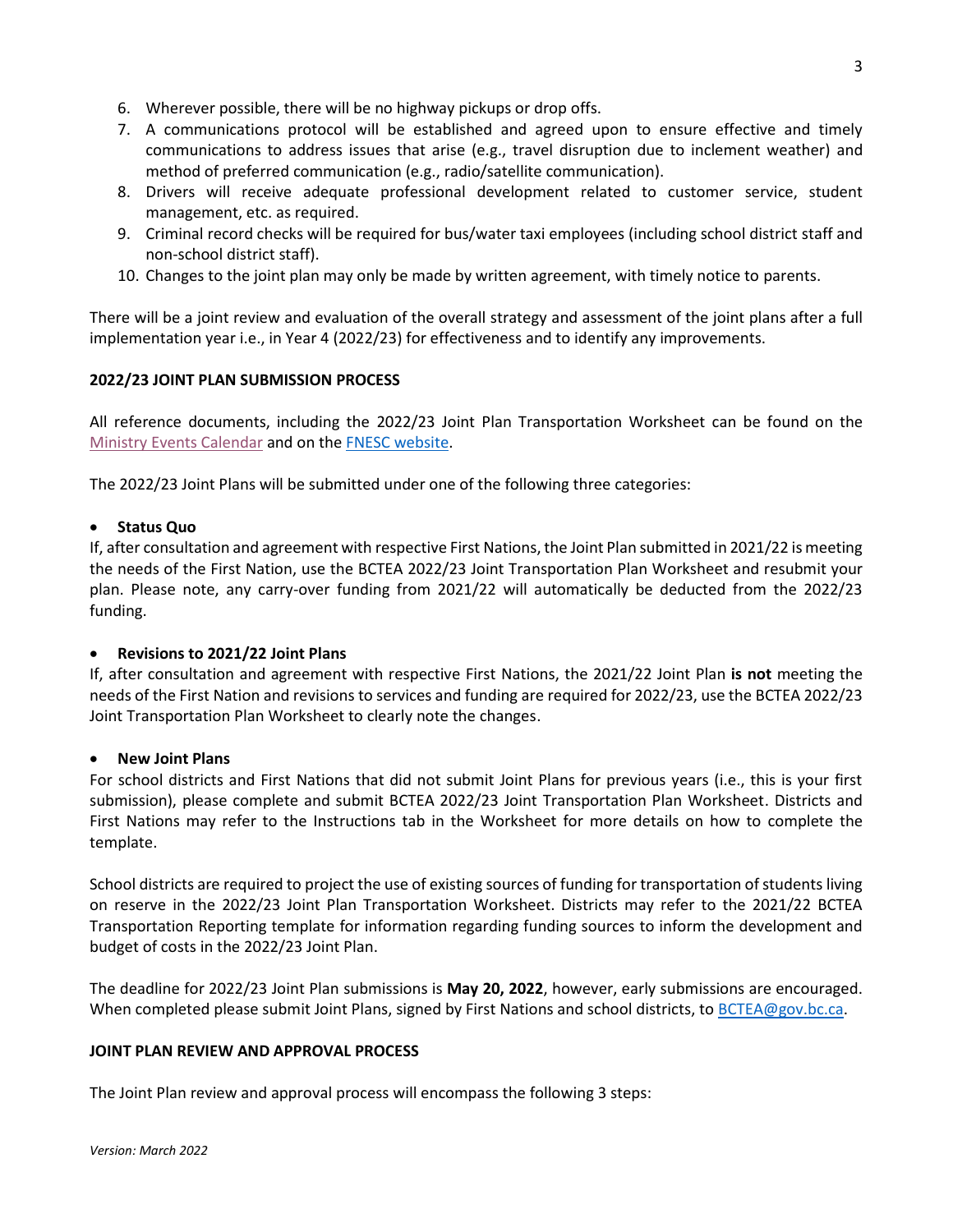- 1. The Ministry of Education, working with the Transportation Technical Team ("Technical Team"), will conduct a preliminary assessment of all received Joint Plans including verification of complete information, assessment of costs reasonableness, etc.
- 2. The Ministry of Education will share the submitted Joint Plans and additional information with the tripartite Joint Committee. The tripartite Joint Committee will review the submitted Joint Plans and approve funding levels.
- 3. The tripartite Joint Committee will provide direction to the Technical Team for further action or follow up as necessary.

# **TRANSPORTATION TO EXTRACURRICULAR ACTIVITIES**

Extracurricular activities are activities not falling within the scope of a regular curriculum but often relating to officially or semiofficially approved and usually organized school-based student activities (such as athletics) connected with school and usually carrying no academic credit. They improve student engagement and benefit the social, cultural, and physical health and well-being of students. Some examples include cultural events, sports, homework, writing, drama, and music clubs, etc.

School districts and First Nations are expected to find reasonable and most cost-effective transportation means for students to attend extracurricular activities and sports. The BCTEA Parties agreed that transportation funding to enhance participation by First Nations students in extra-curricular activities for the 2022/23 school year would be automatically allocated to each district on a per capita basis with annual reporting requirements and will be handled separately from "to/from school". While the allocation of funding for transportation to extracurricular activities is generated on a per capita basis, this does not mean that it should be spent this way. The funds allocated to the school district for this purpose should be spent to support students who participate in extracurricular activities, in the most efficient way possible. The Parties acknowledge that these funds are not adequate to support full transportation services to extracurricular activities. Regardless of whether school districts fund transportation to extracurricular activities for any students, ensure a discussion regarding First Nation Students on reserve is included during Joint Plan review and co-development. Districts may also explore supplementing costs from general operating funds.

Extracurricular funding is allocated to First Nations who have opted out of participating in the Transportation Fund or have not signed a Joint Plan. It is not allocated to Treaty/Self Governing First Nations, who are not eligible for BCTEA funding.

If previously approved funds under this category were not fully spent, the surplus may be carried forward to the next year and used for extracurricular activities. Boards must work with First Nations to determine the process for reimbursement of funds for participation in extracurricular activities.

# **FUNDING FOR SHELTERS**

Funding for bus shelters was allocated through BCTEA in 2019. The BCTEA transportation fund no longer provides funding for shelters. Funding options include the use of capital funding provided to school districts to maintain school facilities through the Annual Facility Grant (AFG). School districts working on bus shelter projects with First Nations may apply AFG funding through this annual grant. It can also be a school board decision on how to fund a shelter.

In Spring 2022, eligible BC First Nations were able to apply for funding for bus shelters to support their students living on reserve and attending BC public schools through FNESC's one-time First Nations Student Bus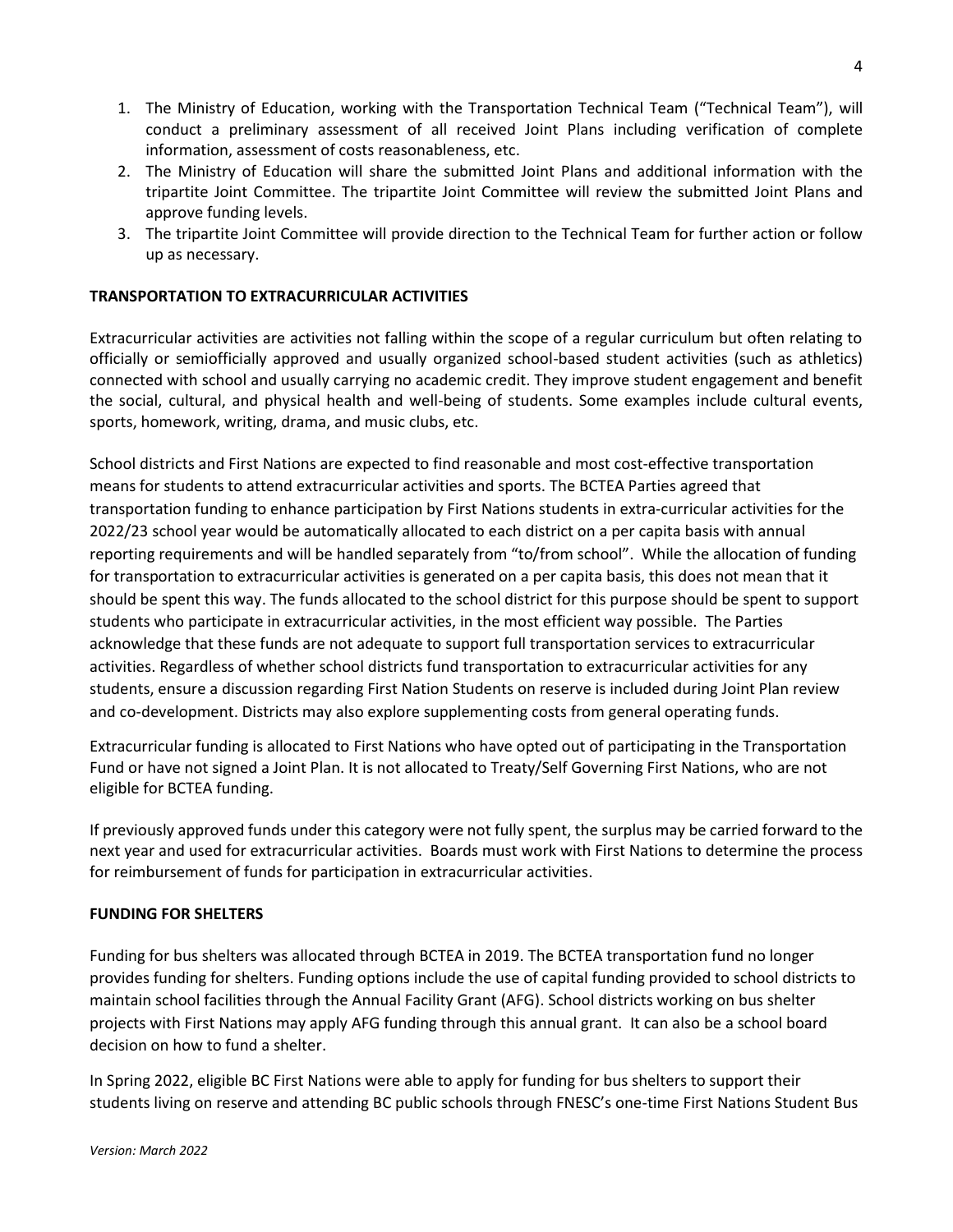Shelter Program (BSP). For more information contact Christian González, Manager, Local Education Agreements, FNESC, at [christiang@fnesc.ca.](mailto:christiang@fnesc.ca)

# **WATER TRANSPORTATION**

Modes of transportation in areas where First Nation Students are required to cross bodies of water to attend school may be included in the Joint Plan. Some preliminary identified eligible expenses include:

- Operational costs for ferries/water taxis;
- Required supervision during ferry ride or while waiting for the ferry;
- Required supervision boarding and disembarking water transportation.

**Note:** More information and discussion may be required prior to funding approval.

#### **SUPPORTS**

In some cases, there may be a need for additional supports to facilitate the safe arrival of children. Some preliminary eligible expenses may include:

- Supervision during bus travel for special needs children;
- Supervision while waiting for the bus.

Note: Bus monitor supports and/or strategies to prevent bullying during transportation should be a school district responsibility and will not be considered for BCTEA funding.

#### **PARENTAL TRANSPORTATION SUPPORTS**

It is the expectation that students on reserve will be bused to school. Funding for parental transportation assistance has only been allocated in extraordinary circumstances. School of choice is not considered an extraordinary circumstance eligible for BCTEA funding. Previous approvals for parental transportation support are subject to review and may not be approved in future Joint Plan reviews.

#### **BOARDED STUDENTS**

Some First Nation Students are required to leave home to attend school and are boarded or billeted away from home. These Students may need additional supports. Boards should be reaching out to parents and their First Nation, particularly in cases where the First Nation is not local, to make sure the Student's transportation needs "from/to" school and home are addressed equitably, including extracurricular. This may include the allocation of available transportation services or alternative services (e.g., providing bus passes). Boards and First Nations may include funding requests under a Joint Plan; however, it should be noted that the approval of this funding is not guaranteed.

#### **FUNDING FOR CAPITAL ACQUISITION**

Requests for buses will be processed through the established Ministry of Education application-based [Bus](https://www2.gov.bc.ca/gov/content/education-training/k-12/administration/capital/programs)  [Acquisition Program.](https://www2.gov.bc.ca/gov/content/education-training/k-12/administration/capital/programs) Please note that the Bus Acquisition Program is for School District assets only and is restricted to "yellow fleet" buses.

Capital funding is provided to school districts to maintain school facilities through the Annual Facility Grant (AFG). Boards of Education working on bus shelter projects with First Nations may apply AFG funding through this annual grant.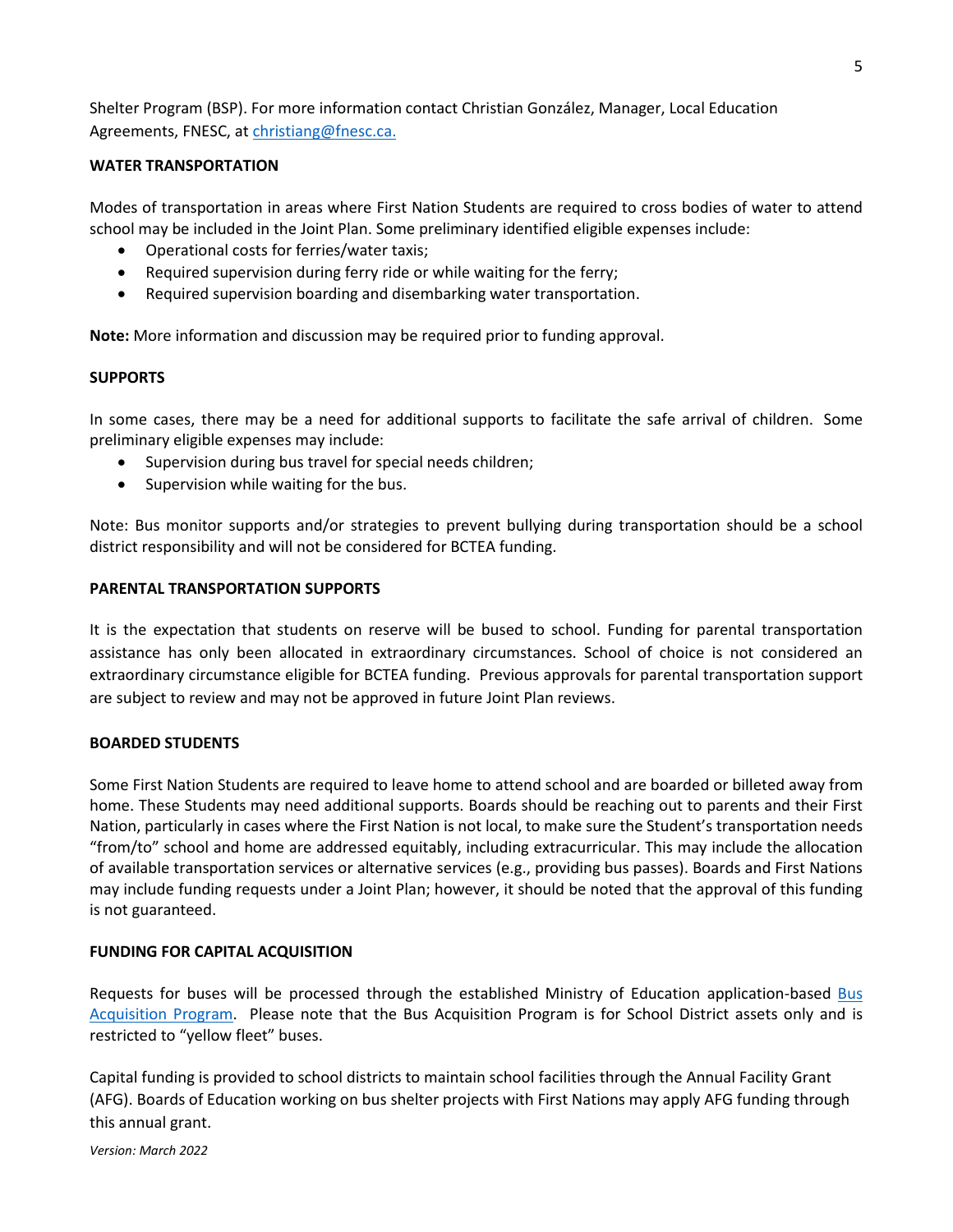BCTEA funding is not to be used to acquire transportation assets like mini-vans or transport vans. It is to support operational costs of enhanced transportation services.

### **REPORTING REQUIREMENTS**

After three years of implementation, BCTEA parties are collecting financial information including revenue, spending and a description of transportation services to review the effectiveness of the strategy outlined in BCTEA Schedule G, and to help identify and implement any necessary improvements and/or further options.

#### Reporting on "to/from" and Transportation Revenue and Spending Form \*new\*

To report on the use of approved funding for transportation "to/from" school, boards may refer to the Revenue and Spending tab (Transportation Services Revenue and Actuals table) of the 2021/22 BCTEA Transportation Reporting Template found on the [Ministry Events Calendar](https://events.gov.bc.ca/educ/event/bctea-joint-first-nations-transportation-report-2021-22-school-year/) and on the [FNESC website.](http://www.fnesc.ca/bctea/transportation-public-schools/) Qualitative information regarding how the "to/from" funding allocation assisted in reducing travel times and extended services to First Nation Students may be included in the Revenue and Spending Report form of the 2021/22 BCTEA Transportation Reporting Template.

#### Funding Assumptions

BCTEA partners are collecting information about the methodology to calculate transportation costs in the Funding Assumptions form of the 2021/22 BCTEA Transportation Reporting Template.

#### Reporting on Extracurricular Activities

Boards will be required to administer these funds in order to collect data and report as per the Extracurricular Reporting tab within the BCTEA Transportation Reporting Template. This data will help support student participation in extracurricular activities and develop a more long-term approach to transportation for extracurricular activities.

Boards will meet the transportation reporting requirements by completing the following forms within the 2021/22 BCTEA Transportation Reporting Template or "Reporting Template":

- Transportation Revenue and Spending Reporting form (including To/From information) \*NEW\*;
- Funding Assumptions Reporting form \*NEW\*;
- Extracurricular Reporting form.

The deadline for 2021/22 BCTEA Transportation Reporting Templates is **May 20, 2022**. Boards may submit their Reporting Templates, signed by First Nations and school districts, t[o BCTEA@gov.bc.ca.](mailto:BCTEA@gov.bc.ca)

**NOTE:** The above reporting requirements are in addition to the Ministry of Education's regular financial reporting related to special grants.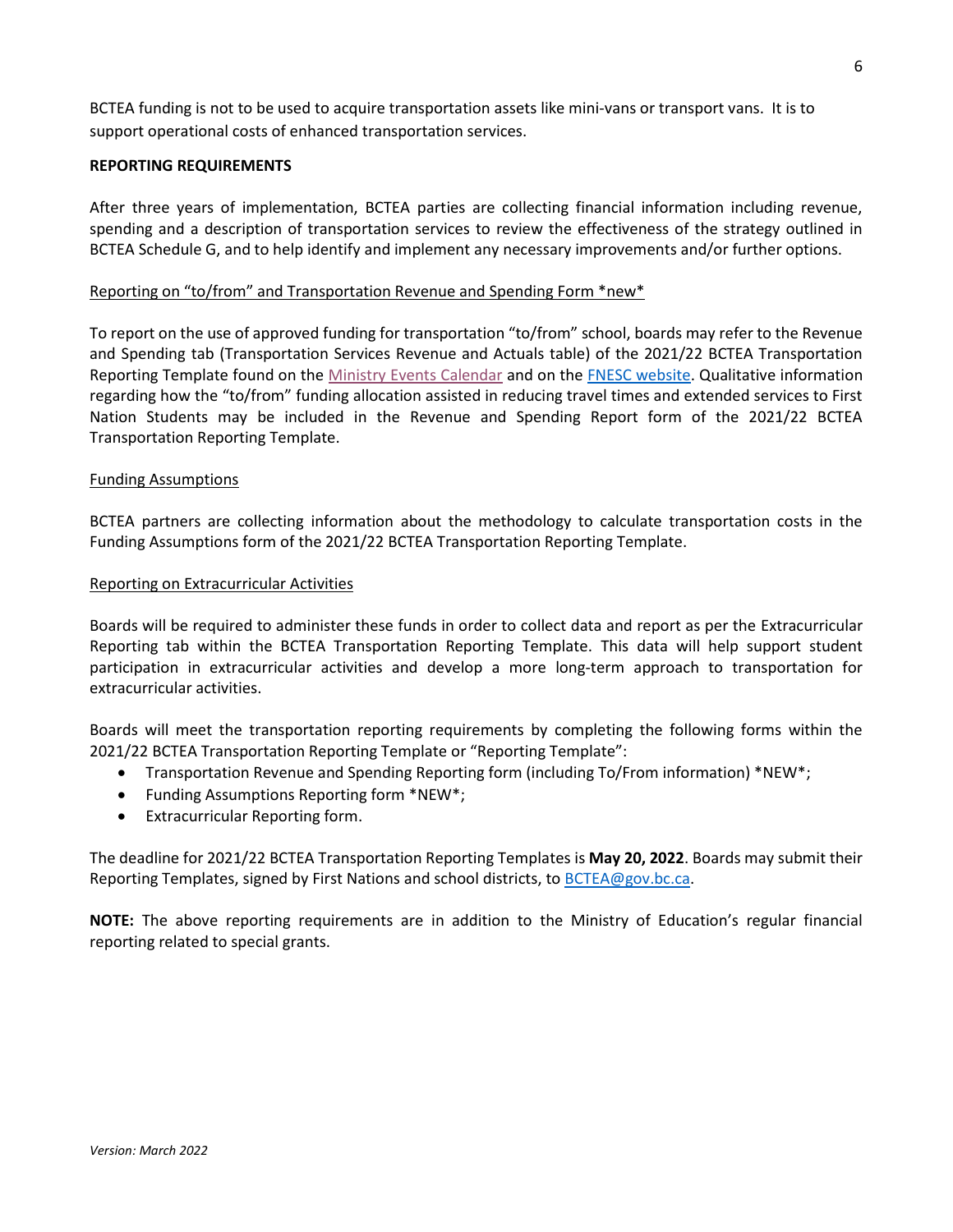#### **IMPORTANT DATES**

To support the Joint Plan submission process, and to respond to questions, two Joint Transportation Plan Information sessions have been scheduled:

- **May 5, 2022** from 10:30 am 11:30 am Transportation Plan Information session #1 (via zoom) [Register here.](https://ca01web.zoom.us/meeting/register/u5ErcumhpjojHNF1lRochB5hbbm9-ZPNxJKC)
- **May 11, 2022** from 10:30 am 11:30 am Transportation Plan Information session #2 (via zoom) [Register here.](https://ca01web.zoom.us/meeting/register/u5Aoce6prDwsH9PdnC8HSQH1Y7HA-qVfDmRo)

Please note, representatives from First Nations and school districts are not expected to attend more than one Information Session but they are welcome to do so if they have further questions.

# **May 20, 2022:**

- 2021/22 Transportation Reports are due to  $BCTEAGQgov,bc.ca$
- 2022/23 Joint Transportation Plans are due to **BCTEA@gov.bc.ca**

# **QUESTIONS / FURTHER INFORMATION**

If you have questions related to the 2021/22 Transportation Report and/or the 2022/23 Joint Plans, First Nations may contact Christian González, Manager, Local Education Agreements, FNESC, at christiang@fnesc.ca and Boards may contact Jane London, Project Director, Funding and Financial Accountability Branch, Ministry of Education, at Jane.London@gov.bc.ca.

For more information, refer to BCTEA 2022-23 Joint Plan Questions and Answers.

#### **SUMMARY**

| <b>Policy</b>                                                                                                                                                                                                                                                                                                                                                                                                                                    | <b>Eligibility</b>       |
|--------------------------------------------------------------------------------------------------------------------------------------------------------------------------------------------------------------------------------------------------------------------------------------------------------------------------------------------------------------------------------------------------------------------------------------------------|--------------------------|
| <b>Administrative Fees</b><br>Costs for administering education and/or transportation programs to cover<br>expenses for students (First Nations and Non-First Nations) attending a BC Public<br>School in a provincial school district. Examples of ineligible items:<br>Transportation registration fees<br>Bus cleaning supplies and/or personal protective equipment<br>Overhead costs to operate a school district transportation web portal | Ineligible.<br>$\bullet$ |
| Courtesy Rider Fees - No catchment areas<br>First Nation Students living on-reserve and attending BC public schools will<br>not be charged rider fees. There are no catchment areas or walk limits for<br>on-reserve students. Courtesy rider fees are not applicable to First Nations<br>students.                                                                                                                                              | Ineligible.<br>$\bullet$ |
| <b>Accessories</b><br>Communication devices and additional equipment for school buses are considered<br>to be the school district's responsibility. Example:<br>Buying and installing cameras on school buses<br>Bus driver cell phone                                                                                                                                                                                                           | Ineligible.<br>$\bullet$ |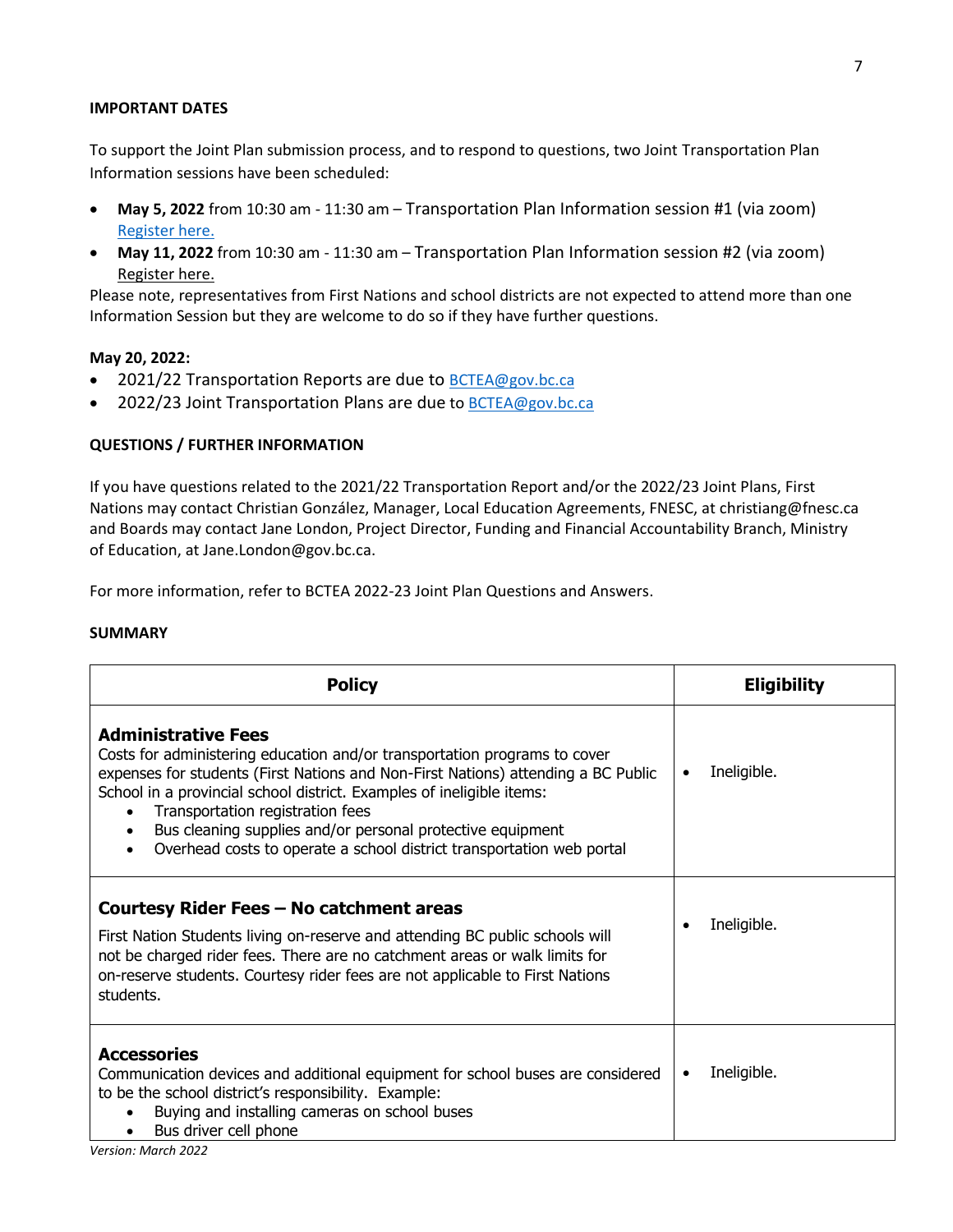| <b>Policy</b>                                                                                                                                                                                                                                                                                                                                                                                                                                                                                                                    | <b>Eligibility</b>                                                                                                                                    |  |
|----------------------------------------------------------------------------------------------------------------------------------------------------------------------------------------------------------------------------------------------------------------------------------------------------------------------------------------------------------------------------------------------------------------------------------------------------------------------------------------------------------------------------------|-------------------------------------------------------------------------------------------------------------------------------------------------------|--|
| <b>Professional Development</b><br>Professional development is considered to be the school district's responsibility.<br>For example, bus drivers may require training in the following areas: cultural<br>awareness, group management, customer service, etc.                                                                                                                                                                                                                                                                   | Ineligible.<br>٠                                                                                                                                      |  |
| <b>Parental Transportation Assistance</b><br>It is the expectation that students on reserve will be bused to school. Parental<br>Transportation assistance may be considered on a case-by-case basis only under<br>extraordinary/unique circumstances. Transportation to/from school of choice is<br>not considered an extraordinary circumstance.                                                                                                                                                                               | Ineligible except for<br>$\bullet$<br>extraordinary/unique<br>circumstances. Requires<br>Joint Committee review<br>and approval.                      |  |
| <b>Water-taxi and/or Ferry Services</b><br>Modes of transportation in areas where First Nation Students are required to cross<br>bodies of water to attend school are eligible for funding. For example, Students<br>travel by water taxi from Opitsaht to Tofino in school district 70. Refer to Water<br>Transportation section for more information.                                                                                                                                                                          | Eligible for operational<br>costs.                                                                                                                    |  |
| <b>Boarded Students</b><br>Some First Nation Students who are required to leave home to attend BC Public<br>School are boarded or billeted. Regular communication must take place between<br>the First Nation, the Board, parents, and the billeted family to ensure the boarded<br>students have the appropriate transportation supports and services. Refer to<br>Boarding Students section for more information.                                                                                                              | Eligible for to/from<br>school.<br>Eligible for transportation<br>$\bullet$<br>to/from. extracurricular<br>Eligible for to/from<br>$\bullet$<br>home. |  |
| <b>Dual Credit Courses/Programs</b><br>Dual credit courses/programs provide high-school students the opportunity to<br>earn credits recognized by both a high school and a post-secondary institution<br>under the British Columbia Transfer System or programs offered in French<br>through Educacentre. Dual credit courses/programs are part of a regular school<br>day, which are administered by school districts. Transportation to/from dual credit<br>programs are considered the responsibility of the school district. | Ineligible.                                                                                                                                           |  |
| <b>Unsigned Plans</b><br>Unsigned Joint Plans received by the Ministry of Education to express the need of<br>transportation for First Nation Students to attend a BC Public School will be<br>considered incomplete. Email agreement/confirmation from both the school<br>district and First Nations will be accepted in lieu of a signed plan.                                                                                                                                                                                 | Ineligible.                                                                                                                                           |  |
| <b>Allocation of Extracurricular Funding</b><br>The funding provided to Boards may be used for all on-reserve First Nation<br>Students attending public school and being transported to extracurricular activities<br>in their respective district.<br>Extracurricular funding is allocated to First Nations who have opted out of<br>participating in the Transportation Fund or have not signed a Joint Plan. It is not                                                                                                        | Ineligible for funding<br>through the submission<br>of Joint Transportation<br>Plans.<br>Eligible through an<br>$\bullet$<br>automatic allocation     |  |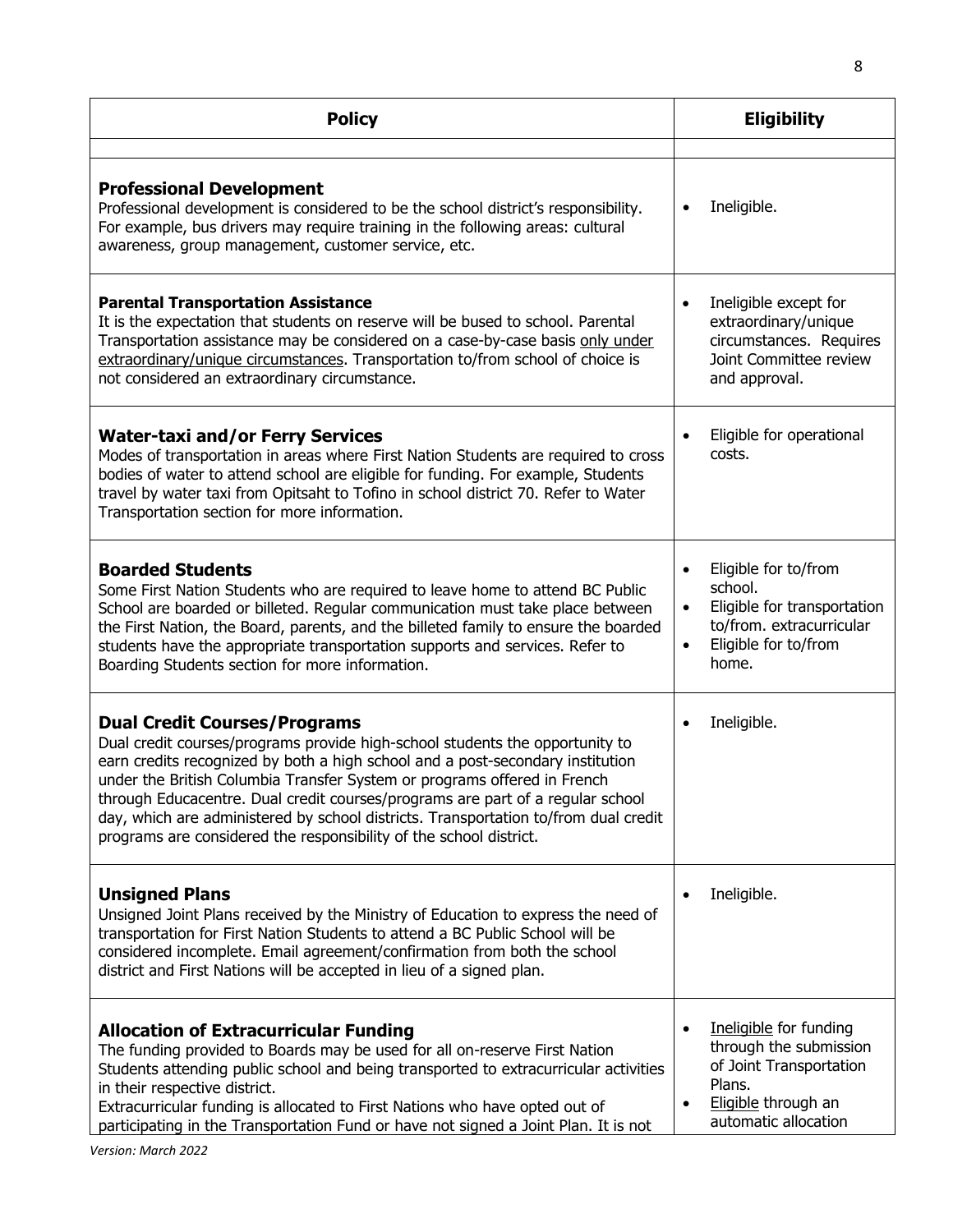| <b>Policy</b>                                                                                                                                                                                                                                                                                                                                                                                         |           | <b>Eligibility</b>                                                          |
|-------------------------------------------------------------------------------------------------------------------------------------------------------------------------------------------------------------------------------------------------------------------------------------------------------------------------------------------------------------------------------------------------------|-----------|-----------------------------------------------------------------------------|
| allocated to Treaty/Self Governing First Nations, who are not eligible for BCTEA<br>funding.                                                                                                                                                                                                                                                                                                          |           | process (refer to<br>Transportation to<br><b>Extracurricular Activities</b> |
| Refer to the Transportation to Extracurricular Activities section for more<br>information.                                                                                                                                                                                                                                                                                                            |           | section).                                                                   |
| <b>Alternate Education Programs</b>                                                                                                                                                                                                                                                                                                                                                                   |           | Ineligible.                                                                 |
| Transportation costs to Alternate Education Programs are ineligible. School<br>districts are expected to assess student transportation needs and address them<br>equitably.                                                                                                                                                                                                                           |           |                                                                             |
| Alternate Education Programs focus on educational, social, and emotional issues<br>for students whose needs are not being met in a traditional school program (e.g.,<br>standard school). An alternate education program provides its support through<br>differentiated instruction, specialized program delivery and enhanced counselling<br>services based on students' needs (see related policy). |           |                                                                             |
| <b>Funding for Shelters</b><br>The BCTEA Transportation Fund provided funding for shelters in 2019/20.<br>Capital funding is provided to school districts to maintain school facilities through<br>the Annual Facility Grant (AFG). Boards of Education working on bus shelter projects<br>with First Nations may apply AFG funding through this grant to build new or<br>complete shelters.          |           | Ineligible.                                                                 |
| <b>Funding for Buses</b><br>Requests for buses will be processed through the established Ministry of Education<br>application-based Bus Acquisition Program. Please note that the Bus Acquisition<br>Program is for School District assets only and is restricted to "yellow fleet" buses.                                                                                                            | $\bullet$ | Ineligible.                                                                 |

# **NEXT STEPS**

The BCTEA Parties will proceed with the 2022/23 Joint Transportation Plan submission process, review of Joint Plans and approvals. The Parties are planning a transportation evaluation in 2022 to assess whether the strategy has effectively addressed transportation issues for First Nation students attending BC public schools and, where necessary, identify and implement improvements and/or further options.